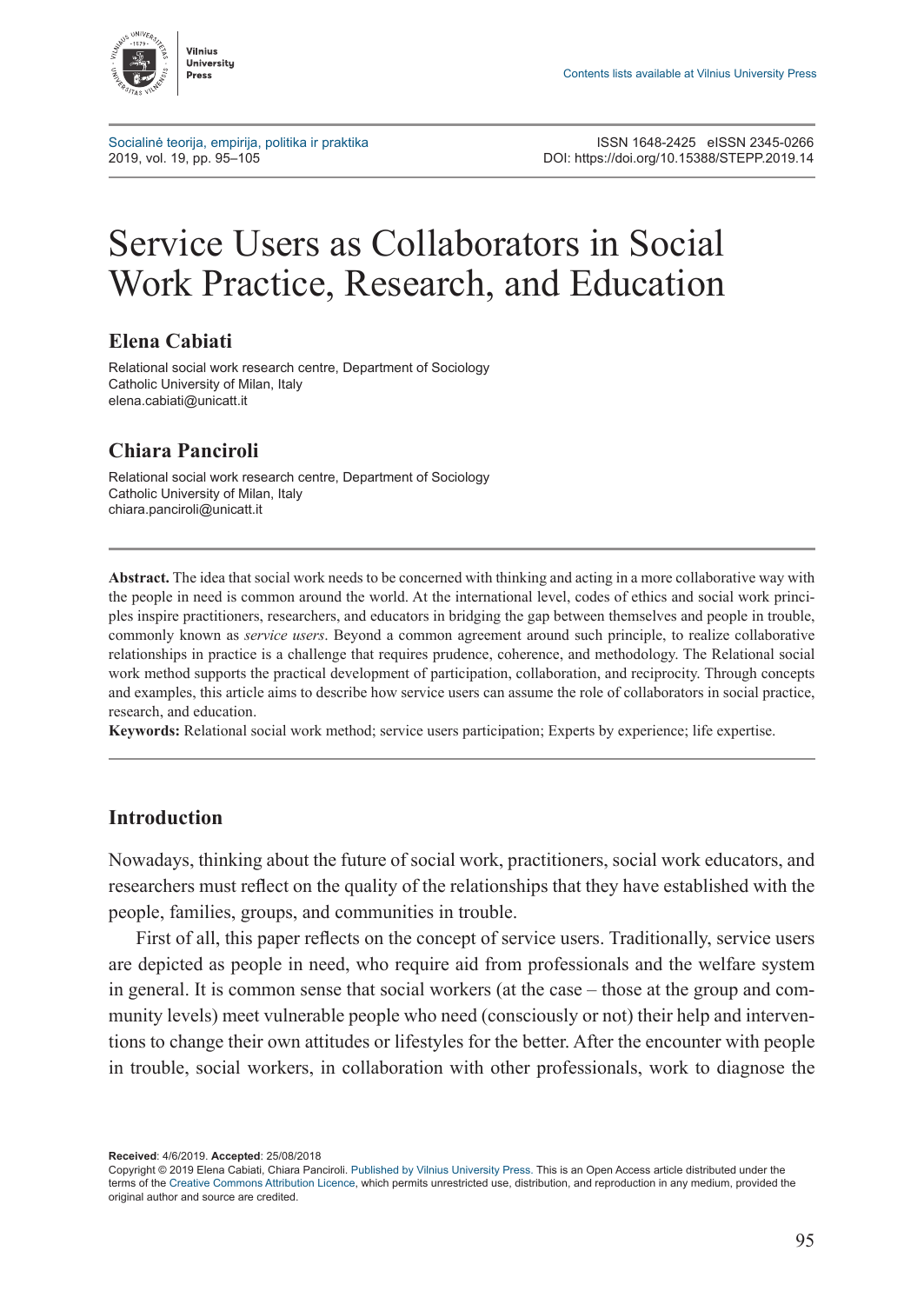issues and to find solutions. Professionals have the responsibilities and competences to do it – they know how to tackle such issues as alcohol addiction, violence, abuse and neglect, or poverty.

For this purpose, it is important that service users collaborate with social workers in order to receive advice and treatment.

This is the idea of social work that we could define as "professionals-led social work." It is a popular concept of social work. From an ethical and methodological perspective, however, it is problematic in that it does not support people' agency and neglects the right to self-determination, putting the social worker in a state of solitude as a "solver." Are social workers *change agents* or agents of others' changes? It is difficult to work carrying the responsibility for the change of others on one's shoulders.

In this paper, another concept of social work, a Relational Concept, will be explored. *Relational Social Work* suggests engaging service users not as recipients of help but as co-producers of helping interventions (Donati 1998; 2010). Each person involved in a helping process can leave the traditional role of a user or a client (the typical role of those who are assisted or manipulated) to assume that of helper (Folgheraiter 2004; 2017). It is a strong and unconventional idea that requires prudence and methodological consciousness.

The focus of Relational Social Work is not on professionals or service users. It is not a *professionals-led social* work and not even a *service users-led social work*. Carl Rogers (1980) and Tom Kitwood (1998) said that "the person comes first"1; this means that the person counts more than their issue.

Relational social work expands this idea by saying that relationships are the most important aspect of the social work process. Human relationships here are considered as the basis for change; thus, it is a *relationships-led social work*. The focus is on the relationship between service users, professionals, and all people that express care toward a family or a situation; it is a matter of formal and informal roles, but above all, it is a matter of care.

The relationship between those who help and those who need help must be dynamic. The same can be said for those who teach and learn, for those who do research, and those who are the "subjects of the researches." In the following paragraph, these concepts will be explored in the reality of social work practice, research, and education.

# **Service Users as Collaborators in Social Work Practice**

People in trouble not only have a say in the helping processes (such is the minimum) but may also become collaborators. To imagine service users as collaborators of the social workers, it is important to point out two main ideas:

1. People may change but they cannot ever be changed (Prochaska et al. 1992). A social worker is not allowed to manipulate people so that their lives comply with what the social worker wishes (Seikkula & Arnkil 2003). Social problems may often have solutions, but

<sup>&</sup>lt;sup>1</sup> Both authors developed the concept. "The person comes first" is the title of a book written by Tom Kitwood too about social work with people with dementia.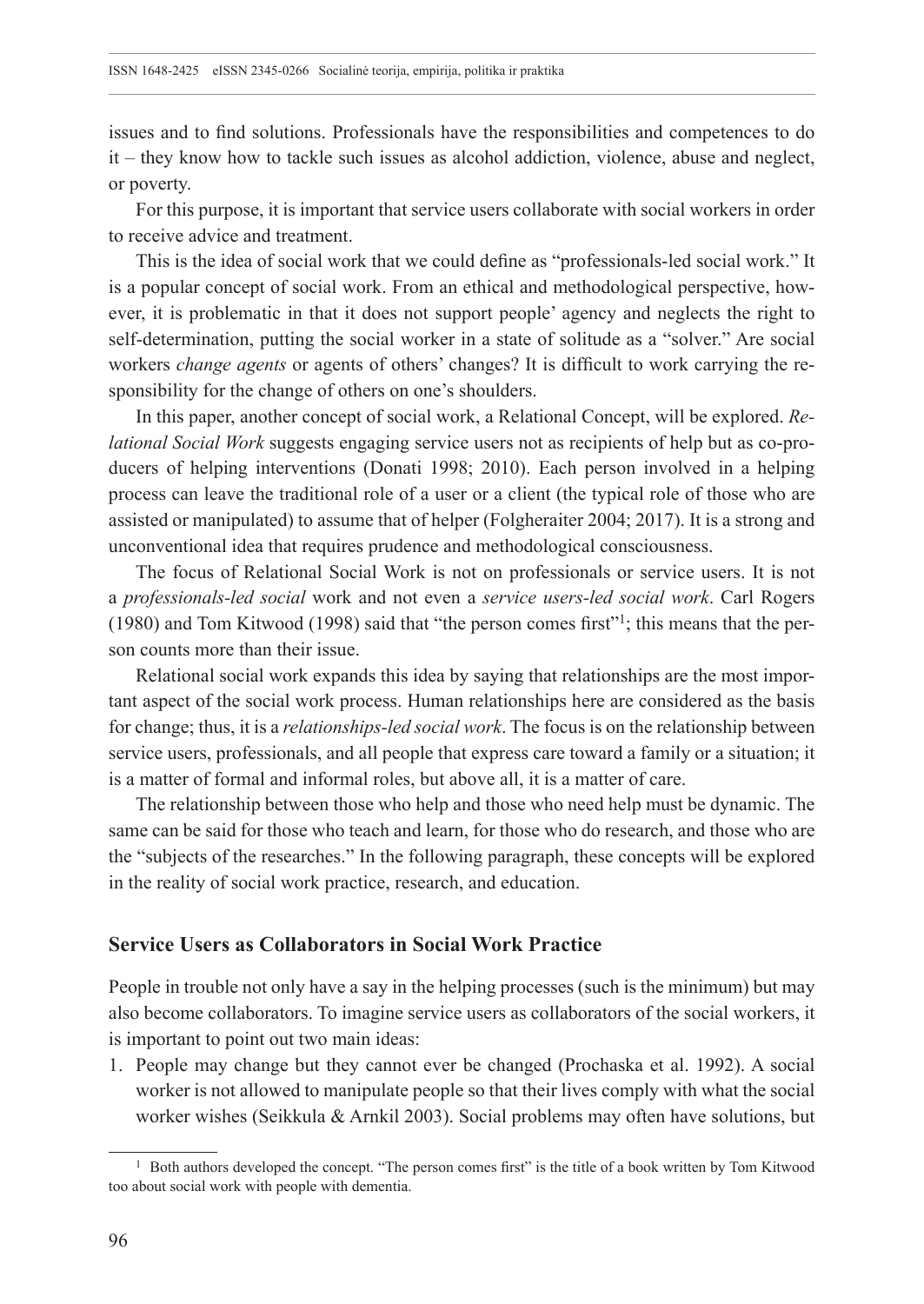they can never be solved by someone. No professional can unilaterally eliminate problems in other people's lives just because they know what needs to be done.

2. Human help emerges from relations and not from technical treatments (Folgheraiter 2004; 2017). Technical treatments can be important in the helping process but they are not the source of wellbeing or change. If a situation goes for the better, it is because people in these networks help themselves and others toward the better (ibid.).

In the helping processes, the relationship between users and professionals must be a relationship of reciprocity (Folgheraiter 2004; 2017). It is clear that social workers and service users have different roles as well as different competences, skills, and life experiences. However, during the helping process, they must consider that they need help from each other. In a painful situation, professionals could express the *objective meaning* of the problem. This meaning may derive from their knowledge of procedures and regulations or from their previous experiences as social workers. The people involved, on the other hand, could express the *subjective meaning* of the problem: feelings, views, and knowledge of those who are directly affected by the problem. Often, social workers do not give enough attention to the meanings that people attribute to their desired change and fail to put themselves in another's shoes (Sevenhuijsen 2014).

These two parts alone might not be sufficient to solve a particular issue. Professionals, thanks only to their knowledge, cannot solve problems as they do not know how those problems are experienced and perceived by people involved; moreover, they do not know the desires and aspirations of these people. On the other hand, those affected by a problem, if they cannot solve the problem only thanks to the activation of their own network of relationships, often need professional support to help not only with their knowledge of the system but also thanks to the counseling skills. Counseling skills support people in trouble in making decisions for their life.

The success of a helping process depends on a mixture of professional expertise and experiential expertise.

While respecting different roles and functions, we say that social workers and families can help each other. If a social worker guides the methodological process, people directly involved can fill its contents because only they know the true meaning of their condition of life. The technical knowledge of professionals without the experiential knowledge of those directly involved produces interventions that are not centered on the relationship. In these cases, the interventions are very often impossible, perhaps built with efforts and resources but not adaptive to the life of families, and cause frustration for professionals. It is important that practitioners make all the efforts to avoid planning helping interventions without those who will have to realize the results of that planning in practice, in their lives.

Another point concerns the *importance of asking for help*. Social workers must be able to ask for help, not only to give help. Generally speaking, social workers are more comfortable imagining themselves as people who give help and not somebody who may receive it. Even social workers need care and help to withstand the professional load. They are at ease in giving help (it is part of their personal motivation), but they are less at ease in asking for it.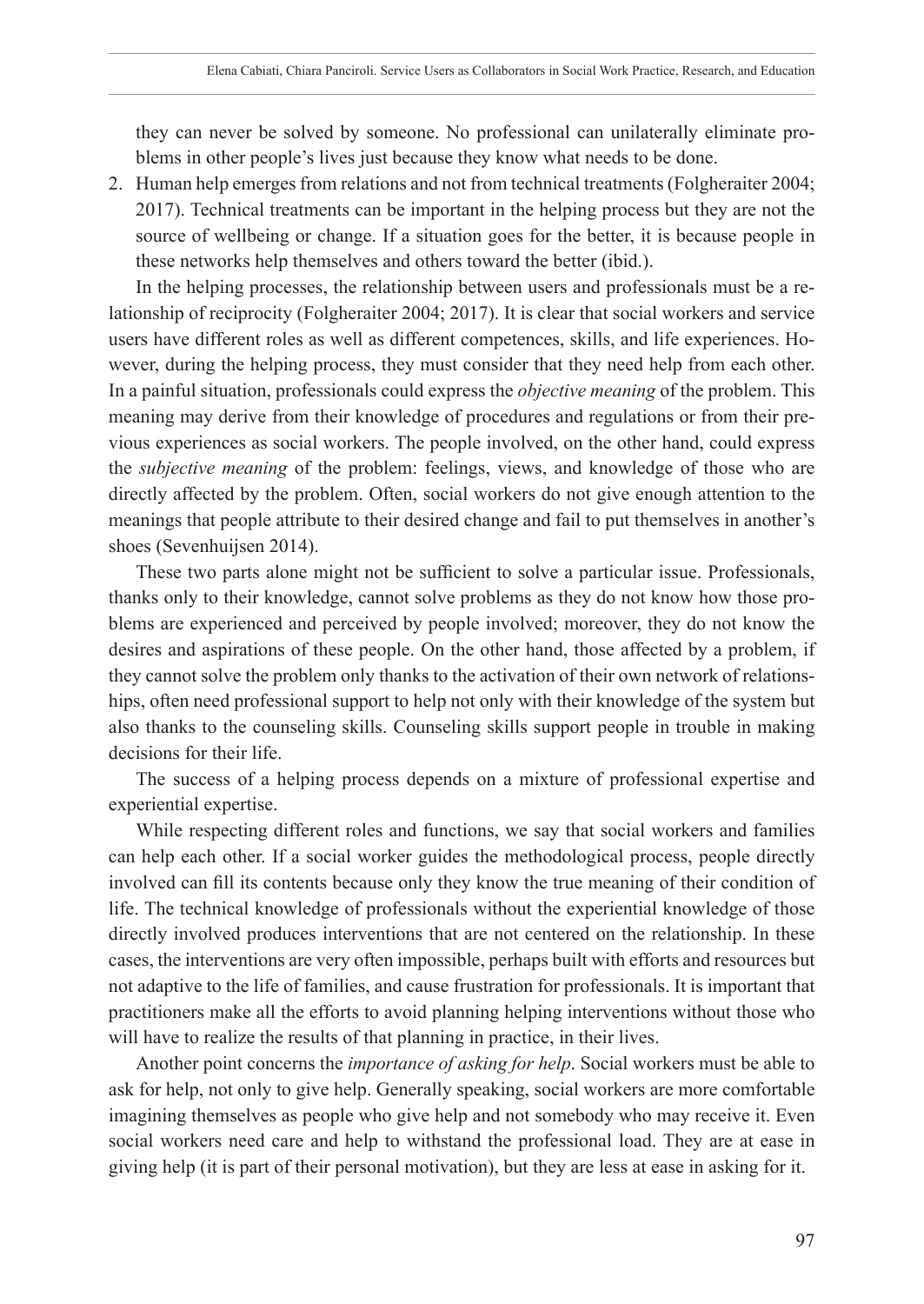For example, thinking about a painful situation of a family with children involved, some social workers' interventions can be either led by thinking, "what help must I provide to these parents or these children," or otherwise – based on the following questions: "How we can cooperate to cope with this situation? What are my collaborators? From whom I could receive help?" Social workers are not help dispensers.

Service users can be collaborators in decision-making, assessing interventions, planning a foster care project, supporting the reunification of a family, and planning care assistance. All these professional tasks can have an impact on their personal life.

#### **Service Users as Co-Researchers**

The participation of service users and carers is not only limited to the helping project that directly involves them but can also extend to a higher level: in the planning of services, defining social policies, and even in the production of knowledge in scientific and academic fields. Service users and carers, in fact, can aid researchers in conducting research projects.

*Participatory research*<sup>2</sup> is an unconventional research approach that allows people who are experiencing, or have experienced, in their lives the topic under investigation to collaborate with the professionals as co-researchers.

The research is therefore carried out *with* the people who are the target of the research and not *on* them. Citizens, service users, and caregivers take on the role of co-researchers and interact with the researchers every step of the way. Participatory research is based on the *concept of skill integration*: researchers deploy their own technical and professional knowledge, while service users and carers are involved to the extent of their experiential knowledge – that is, their "subjective" knowledge, which they have acquired as a consequence and product of their life experiences. The service users are therefore considered "experts by experience."

The literature describes different degrees of participation, from the simple "advice" level assigned to the participants to user-led research, where service users themselves promote the research and lead it from start to finish (Aldridge 2014). Participatory research is particularly appropriate for investigating the areas of vulnerability and marginalization that prescribe the direct involvement of those who experience the problem being investigated firsthand. Participatory research also provides access to groups that are "hard to reach" (such as homeless people or abused women), being emphatically far from the researcher, by using appropriate search tools to address counterparts' constraints.

For years, similar efforts have been made in experimenting and studying this across different parts of the world (Beresford 2010; Faulkner 2004; Fleming 2010; Healy 2001). The fields in which this approach is utilized are several: child protection, disability, adoption, caregiving; a lot of participatory research has been conducted with the elderly or children, for example – to study the phenomenon of undeclared work (Bertozzi 2010) or the great emergency of young caregivers.

<sup>2</sup> Researchers of Relational Social Work research group of the Catholic University of Milan are experimenting with participatory research methods in different fields (poverty and social exclusion, elderly people suffering from dementia, child protection, adoption and foster care).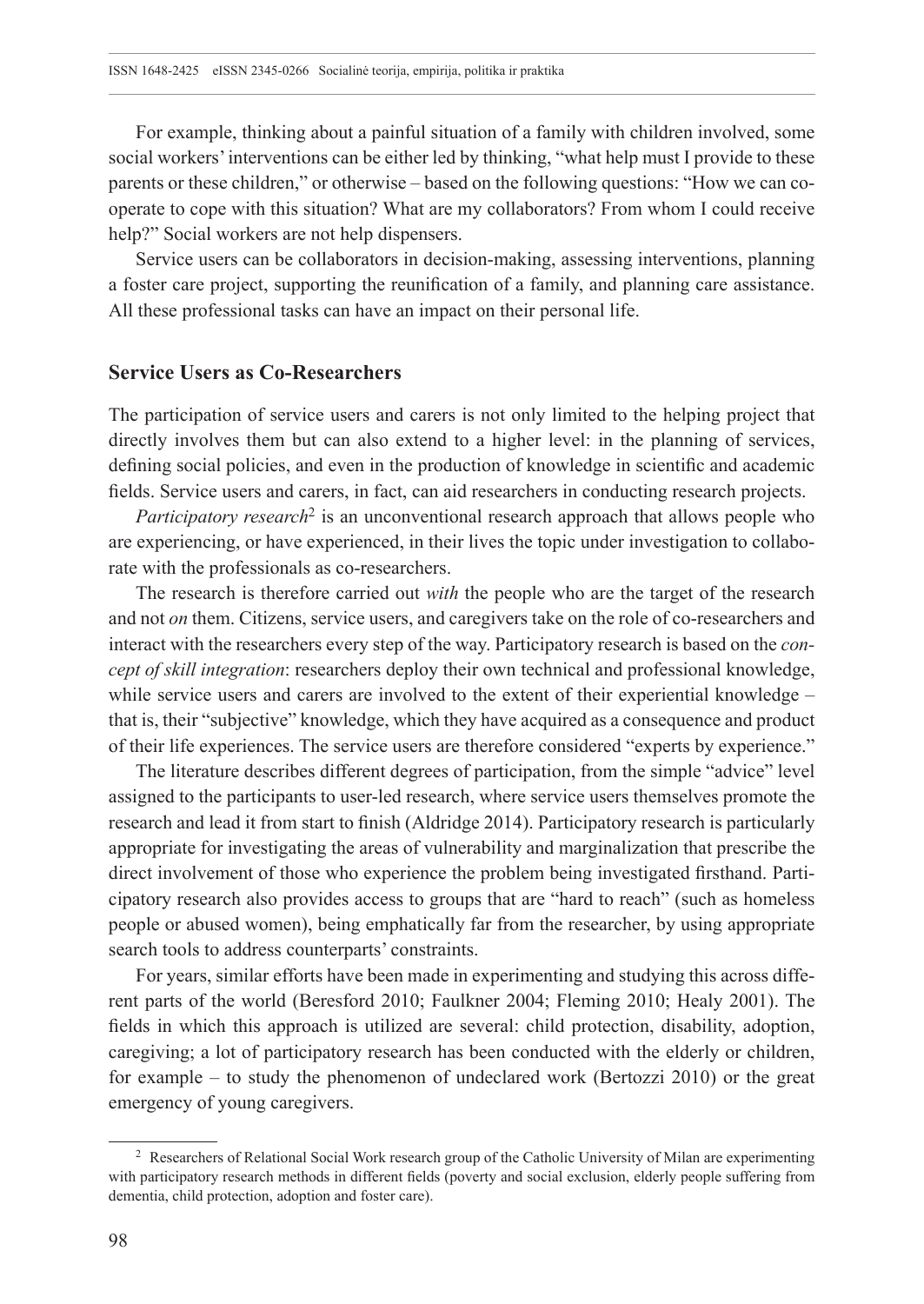These fields, as well as the involvement of vulnerable people, require the researcher to pay particular attention to the implementation of the participatory process: there are a lot of ethical implications in participatory research, and that requires the researcher to have a higher level of sensitivity and availability besides counseling and group facilitation skills. For these reasons, this research approach is particularly suited to the field of social work. In this branch of knowledge, in fact, the researchers are also often social workers, and thanks to this they already have the necessary training to facilitate this type of research process.

Participatory research offers several benefits over a conventional approach. To name a few, we will take as examples some insights that have been reached from a participatory research project conducted with some families who were living in a marginalized neighborhood of Reggio Emilia, a city in Northern Italy (Panciroli & Corradini 2019). In this research, families in poverty have been co-researchers alongside academic researchers. The involvement of people who experienced poverty led to some benefits:

- their involvement as co-researchers made it possible to reach families otherwise difficult to contact: they were not known to the local services, as many of them do not ask for help out of shame or distrust;
- The redefinition of the research purpose with the co-researchers made it possible to investigate issues that would otherwise not be considered by researchers as priorities;
- The participatory nature of the tool made it possible to insert questions using a simple language that was understood by the families, thus avoiding technical or devaluing language;
- the data collection conducted by co-researchers who had lived life experiences close to those of the sample families made the latter share more and overcome the sense of shame they could have felt if interviewed by professionals;
- it was possible to collect useful data for a deeper understanding of the poverty phenomenon; the researchers received new insights and knowledge.

Last but not least – it was a way to promote human rights and anti-oppressive social work.

Participatory research, in its different fields of application, addresses empowerment as both a goal and a natural consequence of the process of involving the concerned persons (Warren 2007). By giving part of the power, usually in the hands of the researcher, to the subjects involved in the investigation, the perspective of the research is reversed or expanded.

During the participatory research process, the researchers experimented with the concept of empowerment, which led to the realization of what Folgheraiter (2004; 2017) calls "relational empowerment," referring to the coping process that is activated in a helping relationship within the social work field. This is defined as mutual empowerment.

During the research process, a reciprocal dynamic has been generated between co-researchers and researchers. What many authors (Kidd  $&$  Kral 2005) underline is that from this union, new knowledge emerges.

For these reasons, the field of social work could gain many advantages not only in terms of studying and research but to foster processes of change and the dynamics of relational empowerment.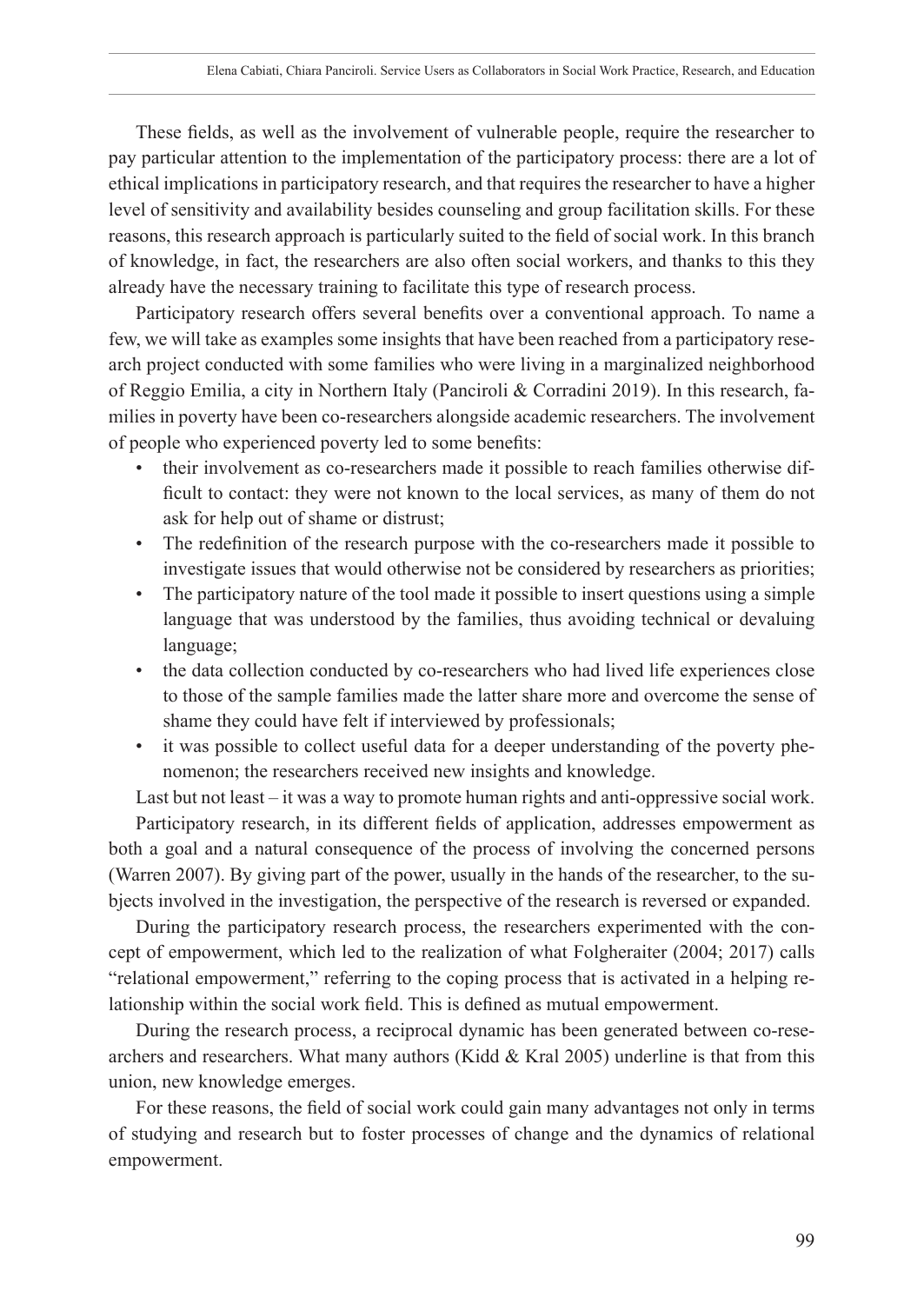# **Service Users as Co-Educators**

## *The Rationale*

In educating students to become social workers, it is necessary to seek help from service users, as happens in social work practice and research. In the actual context of the delicate process of teaching, it is no longer sufficient to transfer knowledge and competences. Furthermore, we know that in social work education, the educators' responsibility is not for something but toward someone. It is a kaleidoscopic responsibility that involves human, ethical, societal, scientific, and social justice issues (Cabiati 2016). An inspiring example is a book by two authors titled *The Courage to Teach Social Work* (East & Chambers 2007), which is titled thus to not only highlight the sense of responsibility but also express the idea that the personalities, integrity, and values of educators are involved in the education process.

In the mission to educate a social worker, service users and carers could be co-educators, alongside professors and practice teachers.

The rationale behind such an involvement could be summarized by the following statement: "If you learn to drive a car, you are taught by someone who can drive; if you need to speak French, you are taught by someone who speaks French, but at the moment if you need to know about disabled people's lives, you are taught by someone who wrote a book about it" (a service user, quoted in Branfield 2007, 9).

The rationale behind this involvement derives from the acceptance that knowledge derives from a variety of different standpoints (Beresford & Boxall 2012). In the international context of education, service users and carers are considered Experts by experience and collaborate with social work courses in a different manner: as testimonies, educators, co-teachers, recruiters of students, or assessors (Cooper & Spencer-Dawe 2006; Boylan, Dalrymple, & Ing 2000).

The involvement of Experts by experience give several benefits to the education of social work students:

- it allows students to lessen the gap between "us-the students" and "them-the service users" and to facilitate the creation of positive aid relationships;
- it increases the connection between theory and practice (Cooper & Spencer-Dawe 2006; Irvine, Molyneux, & Gillman 2015);
- it is part of *a collective and collaborative pedagogy* (Morin & Lambert 2017) and allows the preparation of social workers to work in coherence with the basic values and principles of social work;
- from it, students may be more able to develop *an anti-oppressive approach* (Natland 2015; Morin & Lambert 2017) by decreasing the imbalance of power between professionals and non-professionals (Boylan, Dalrymple, & Ing 2000);
- it promotes the development of positive attitudes toward clients (Corrigan  $&$  Penn 2015; Cabiati & Raineri 2016), helping students to emphasize strengths rather than deficits (Corrigan & Penn 2015), both by overcoming approaches exclusively focused on the problematics (Morin & Lambert 2017) and by reducing their negative attitudes (Cabiati & Raineri 2016).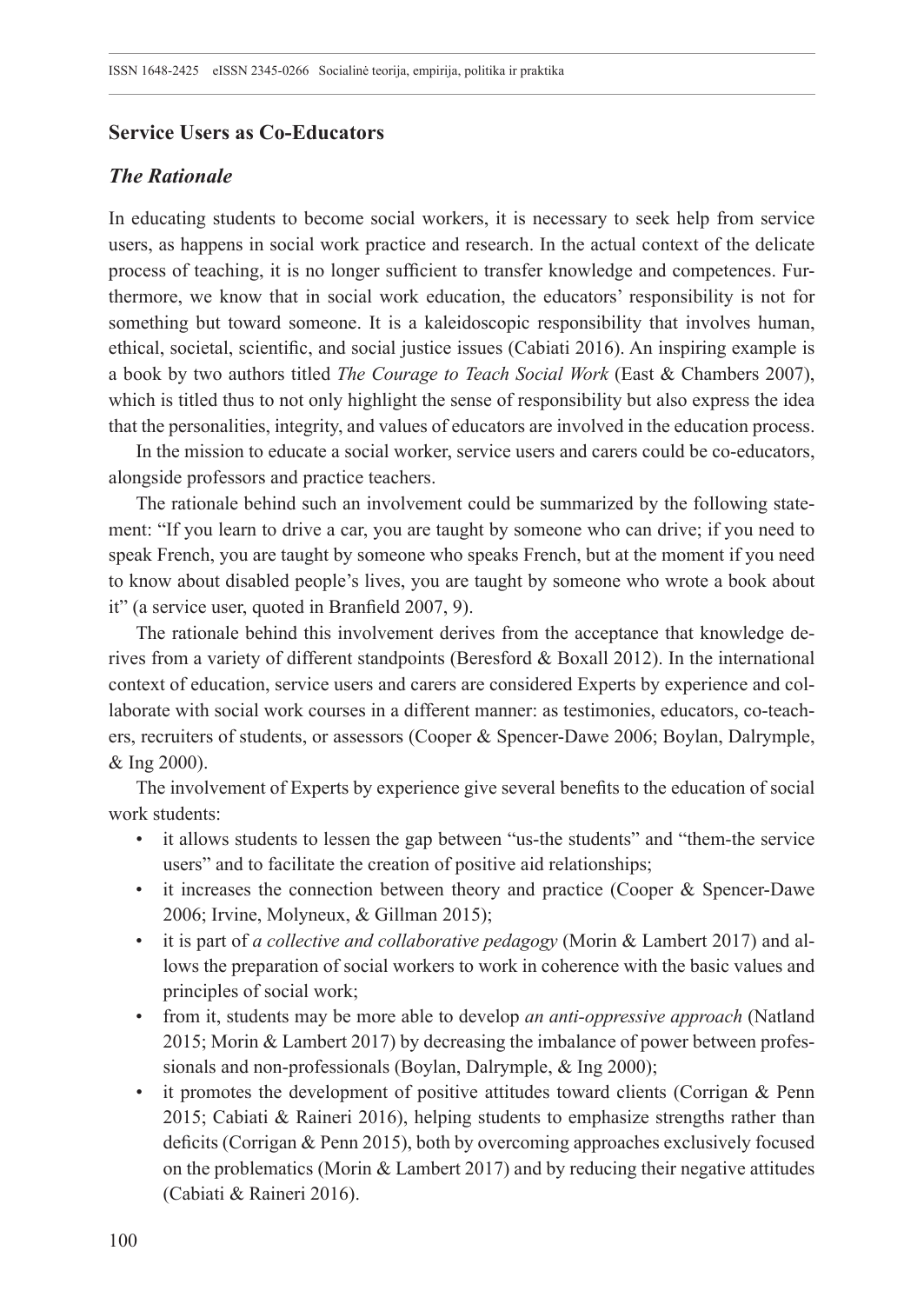# *Benefits for Experts by Experience*

Regarding the benefits of having experts by experience on their teams, previous studies suggested that to be co-educators is for service users:

- the opportunity to make something good for themselves;
- to experience a non-hierarchical relationship;
- to have the possibility to tell their personal story and receive attention and appreciation;
- to increase their self-esteem: for them, it is a real dialogue in which to make their voice heard (Austin & Johannessen 2015; Green & Wilks 2009), a space for a reciprocal exchange of life experiences, and an occasion to critically revisit their personal story (Green & Wilks 2009).

Inspired by the international experiences and by the relational social work method (Folgheraiter 2004; 2017), in our university, EBEs have been actively involved in the bachelor's and master's degree programs for ten years.

Showing in practice the idea that social workers must regard them as partners on the mission to educate students to become social workers, EBEs have been participating in workshops, academic lessons, practice placements, and full day meetings with first-year students.

#### *An Example of Experts by Experience Involvement: Full Day Meetings*

In some countries (like the UK), the involvement of EBEs is becoming a mandatory requirement on all qualifying social work programs. At the Catholic University of Milan (Italy), the involvement of EBEs in social work education has been driven by the personal initiative of the academia. Involvement is not regulated by official directives and there is no support for collaborative learning programs provided by the Italian government.

Hence, collaborative learning experiences in the Italian social work education context are rare. However, at the Catholic University of Milan, inspired by international developments and the relational social work method (Folgheraiter 2004; 2017), EBEs have been key participants in undergraduate and postgraduate degree programs for ten years.

At the beginning of the education program, we organize full day meetings for first year students (studying in bachelor's degree programs) and experts by experience.

The program of the training day is divided in two parts. In the morning, each student is randomly matched with an EBE with whom they share an individual, two-hour conversation. It is made clear to all participants that this conversation is not a professional or a research interview, but a simple conversation aimed at getting to know one another and exchanging life experiences. After lunch, which is shared in the university canteen by all participants, two-hour group meetings occur that mix students and service users and are led by academic tutors. In these meetings, all participants are called to express their thoughts and feelings about the experience. Finally, all participants end the meeting together with expressing gratitude to one another.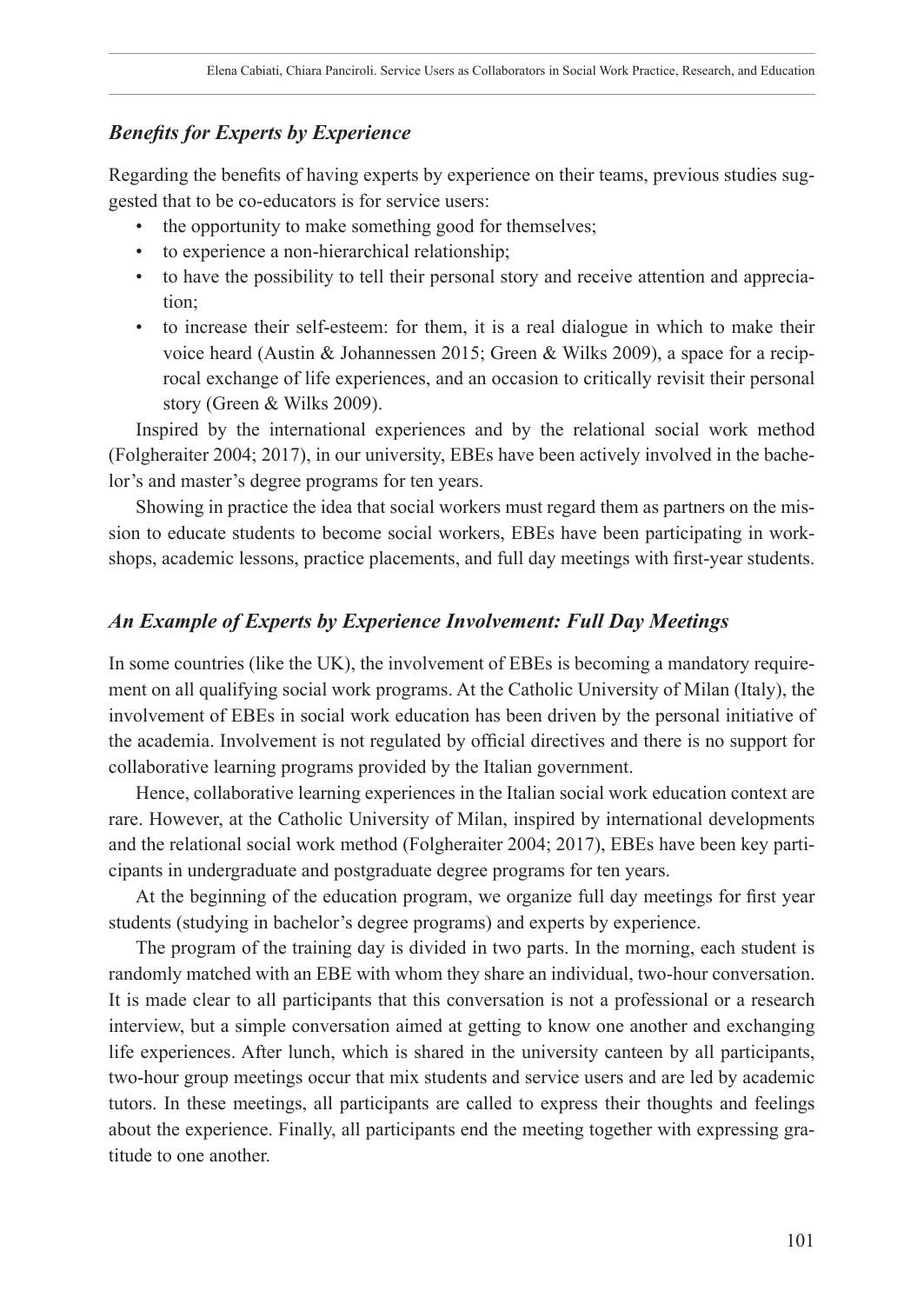During the ten years of experience, the number of EBEs involved has significantly increased. In the first years, we counted 20 experts to have collaborated with us; in the last three years, the number of experts involved increased to around 100 persons each year. We began with EBEs from self and mutual aid groups on alcohol problems, and we later gained the opportunity to collaborate with EBE from groups on 8 different problematics. The students meet EBEs who had experiences with the following issues: mental health, drug addiction, alcohol addiction, eating disorders, disability, difficult partner divorce, parents of children in child protection, gambling addiction.

# *Recruiting Experts by Experience*

Internationally, the recruitment of experts by experience for social work education programs could occur in several ways.

At the Catholic University of Milan, experts by experience are recruited through selfhelp and mutual-aid groups organizations, the so-called "umbrella organizations" that gather a number of self-help and mutual-aid groups for the same type of problem, or many groups with different targets. Experts by experience must have been members of a self-help and mutual-aid group for at least a year.

Why do we invite EBEs from these groups?

Self-help and mutual-aid groups imply an ongoing reflection on personal experiences, starting from the points of view of others, in a peer-to-peer logic. In this way, individuals can develop narrations and points of view enhanced by other members' perspectives. This recruitment choice helps in avoiding or limiting the risk to present anecdotal, unrepresentative, or overly personal stories (Baldwin & Sadd 2006).

Our researches suggest that alongside the common benefits, full day meetings with experts by experience have a strong impact on our students; they show enthusiasm about EBE involvement, but for them the activity is not without challenges and happens to be emotionally demanding. This activity works on the students' stigma toward life problematics, helping them revisit negative attitudes and supporting them in reaching a balance between negative and positive positions ("do-gooding positions," too), combining enthusiasm and realism, feelings and rationality.

According to the international social work education arena, in these years, Experts by experience have shown generosity in supporting not only the learning of students but also the teaching of educators.

#### **Conclusions**

Thinking of the future of social work, it could be said that the idea of service users as collaborators, co-researchers, and co-educators sounds fascinating; however, it requires coherence, prudence, and a methodical approach so that the idea of such collaboration remains not a mere slogan.

The values of social work, such as self-determination, non-discrimination, and empowerment, imply the direct involvement of people who experience problems. However, recogni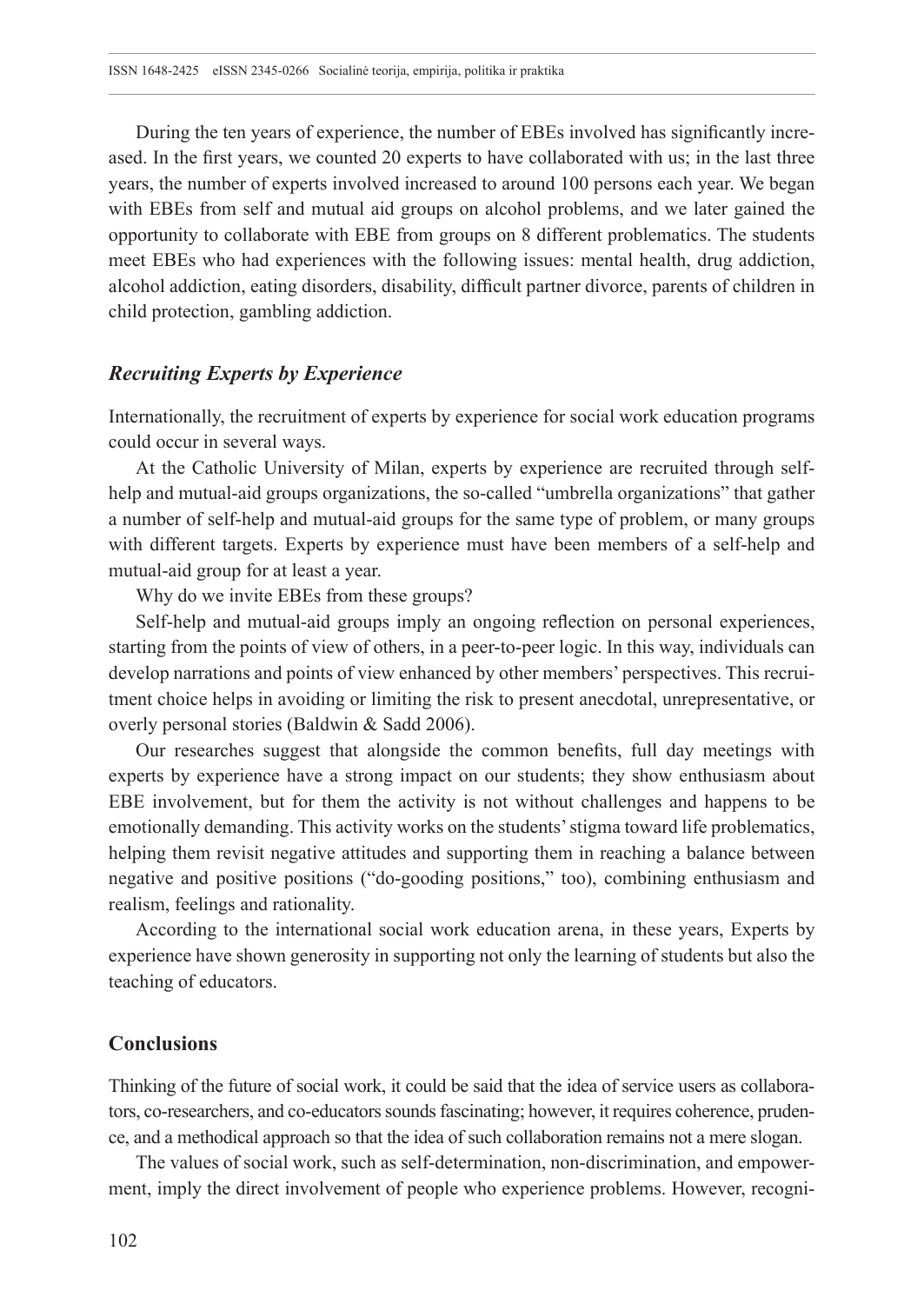zing the value of participation does not automatically mean knowing how to do it in practice in various fields: helping a project, planning social services, solving community problems, developing social policies, education, and research. The complexity required of the professionals is high: the participation of service users and carers requires of them the ability to question themselves, to open up to others, and to maintain the responsibilities of their role at the same time. Adopting a participatory work approach requires the ability to adapt to the perspectives of others and to know the risks of tokenistic participation, which can lead to manipulation and a greater frustration in people (Hart 1992; Nind 2011; Aldridge 2015).

The Relational Social Work method can give academics, social workers, and researchers some practical indications on how to involve people in a correct and ethical way. However, what is first of all useful is the sharing of good practices among those who, in different parts of the world, are experimenting with different and creative forms of effective and respectful involvement.

#### **References**

Aldridge J. (2015), *Participatory research*, Bristol Policy Press.

Aldridge J. (2014), Working with vulnerable groups in social research: dilemmas by default and design, in *Qualitative Research*, Vol. 14, n. 1, pp. 112-130.<https://doi.org/10.1177/1468794112455041>

Austin M. J. & Johannessen A. (2015), Introduction. *Journal of Evidence-Informed Social Work*, 12, 1-6.

Baldwin M. & Sadd J. (2006), Allies with attitude! Service users, academics and social service agency staff learning how to share power in running social work education courses, in *Social Work Education, 25*, pp. 348–359. <https://doi.org/10.1080/02615470600593543>

Beresford P. (2010), Re-examining relationships between experience, knowledge, ideas and research: a key role for recipients of state welfare and their movements, in *Social Work & Society*, 8, 1, pp. 6-21.

Beresford P., & Boxall K. (2012), Service users. Social work education and knowledge for social work practice, in *Social Work Education, 31*, 155–167. <https://doi.org/10.1080/02615479.2012.644944>

Bertozzi R. (2010), A Participatory Approach to Research with Migrant Working Adolescents, in *Migration Letters,* Vol. 7, n. 1, p. 57.

Boylan J., Dalrymple J. & Ing P. (2000), Let's do it! in *Social Work Education*, 19, (6), 553-563. <https://doi.org/10.1080/02615470020002290>

Branfield F. (2009), *Developing user involvement in social work education*, London, Social Care Institute for Excellence.

Cabiati E. (2016), Teaching and learning: an exchange of knowledge in the university among students, service users and professors, in *European Journal of social work*, pp.1-18. [https://doi.org/10.10](https://doi.org/10.1080/13691457.2015.1024615) [80/13691457.2015.1024615](https://doi.org/10.1080/13691457.2015.1024615)

Cabiati E. & Raineri M.L. (2016), Learning from service users involvement: A research about changing stigmatizing attitudes in social work students, in *Social work education*, Vol. 35, pp.982-996. <https://doi.org/10.1080/02615479.2016.1178225>

Cooper H. & Spencer-Dawe E. (2006), Involving service users in interprofessional education: Narrowing the gap between theory and practice, in *Journal of Interprofessional Care, 20*, 603–617. [https://](https://doi.org/10.1080/13561820601029767) [doi.org/10.1080/13561820601029767](https://doi.org/10.1080/13561820601029767)

Corrigan P. W. & Penn, D. L. (2015), Lessons from social psychology on discrediting psychiatric stigma, in *Stigma and Health, 1*, 2–17.<https://doi.org/10.1037/2376-6972.1.s.2>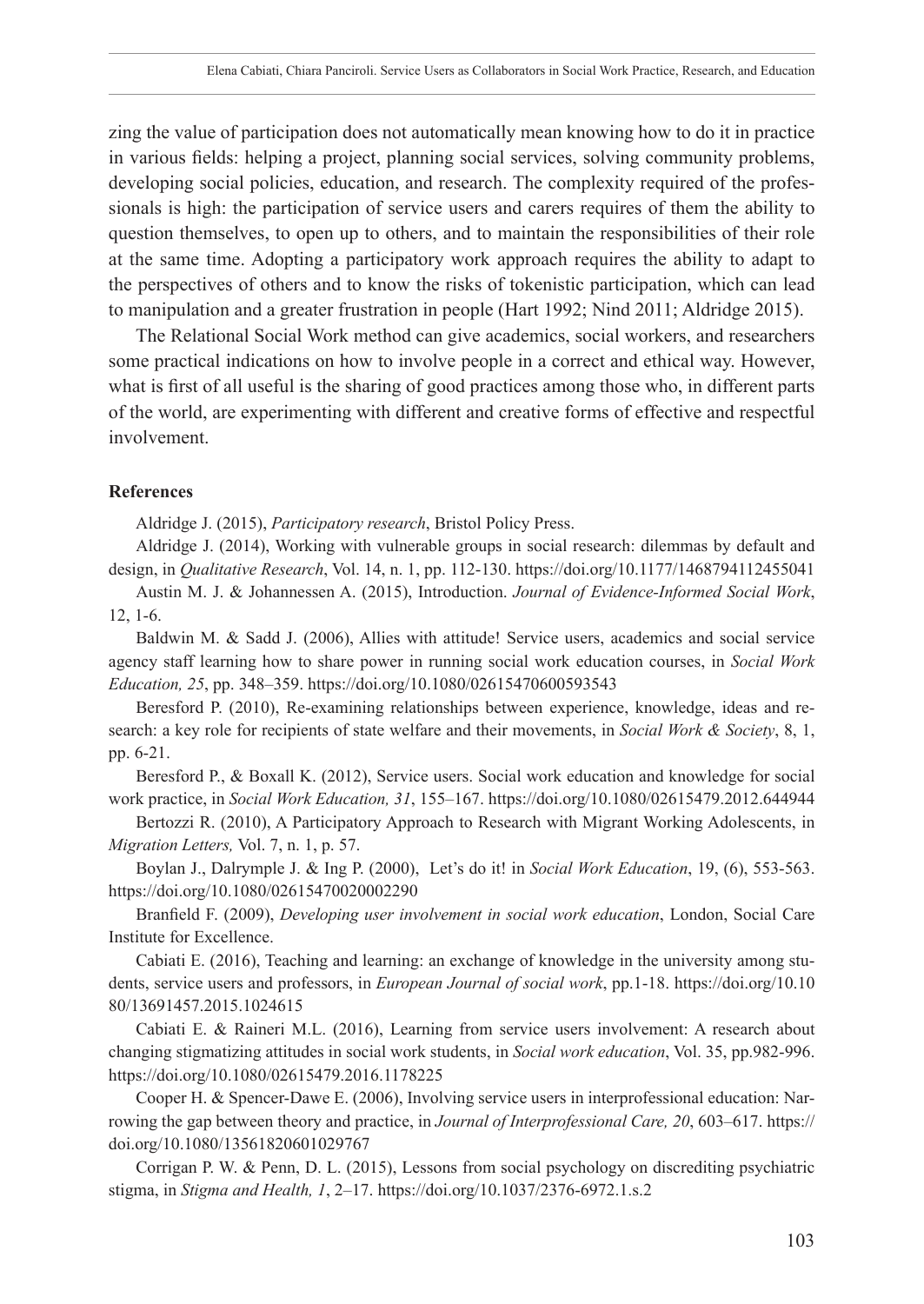Donati P. (1998), The changing face of social work: globalization, privatization and the technocratization of social work, in Lesnik, B. (1998), *Change in social work*, Arena, Aldershot.

Donati P. (2010). *Relational sociology: A new paradigm for the social sciences*, London, Routledge. East J. & Chambers R. (2007), Courage to teach for social work educators, in *Social work education journal*, Vol. 26, 8, pp.810-826.<https://doi.org/10.1080/02615470601140583>

Faulkner A. (2004), *The ethics of survivor research. Joseph Rowntree Foundation*, Bristol, The Policy Press, in [www.psu.edu,](http://www.psu.edu/) 15/11/2015.

Fleming J. (2010), Young people's involvement in research: Still a long way to go?, in *Qualitative Social Work*, Vol. 10, n. 2, pp. 207-223.<https://doi.org/10.1177/1473325010364276>

Folgheraiter F. (2004), *Relational social work. Towards networking and societal practices*, London, Jessica Kingsley.

Folgheraiter F. (2017), The sociological and humanistic roots of Relational Social Work, in *Relational Social Work*, Vol. 1, n.1, pp. 4-11.

Green L. & Wilks T. (2009), Involving service users in a problem based of teaching and learning, in *Social Work Education*, 28, (2), 190-203. <https://doi.org/10.1080/02615470802112985>

Hart R.A. (1992), *Children's Participation: From Tokenism to Citizenship*, Innocenti Essays, n. 4.

Healy K. (2001), Participatory action research and social work. A critical appraisal, in *International Social Work*, Vol. 44, n.1, pp. 93-105. <https://doi.org/10.1177/002087280104400108>

Irvine J., Molyneux J. & Gillman M. (2015), Providing a link with the real world: Learning from the student experience of service user and carer involvement in social work education, in *Social Work Education, 34*, 138–150.<https://doi.org/10.1080/02615479.2014.957178>

Kidd S.A. & Kral M.J. (2005), Practicing participatory action research, in *Journal of Counseling Psychology* Vol. 52, n. 2, pp. 187-195.<https://doi.org/10.1037/0022-0167.52.2.187>

Kitwood T. (1998), Professional and moral development for care work, in *Journal of Moral Education*, 27, pp. 401–411[. https://doi.org/10.1080/0305724980270309](https://doi.org/10.1080/0305724980270309)

Morin P. & Lambert A. (2017*), L'apport du savoir expérientiel des personnes usagères au sein de la formation en travail social*, *Intervention*, 145, 21-30. <https://doi.org/10.3917/vsoc.191.0193>

Natland S. (2015), Dialogical communication and empowering social work practice, in *Journal of Evidence-Informed Social Work*, 12, 1, 80-91.

Nind M. (2011), Participatory data analysis: a step too far? in *Qualitative Research*, Vol. 11, n. 4, pp. 349-363. <https://doi.org/10.1177/1468794111404310>

Panciroli C., Corradini F. (2019), Doing Participatory Research with Families that Live in Poverty: the Process, Potential and Limitations*,* in Mariusz Granosik, Anita Gulczyńska, Malgorzata Kostrzynska, Brian Littlechild (a cura di), *Participatory Social Work: Research, Practice, Education,* Lodz, Jagiellonian University Press, ISBN 978-83-233-4599-2, pp. 47-63.

Prochaska J., DiClemente C. & Norcross J. (1992), *In search of how people change. Applications to addictive behaviors*, Am. Psychol., Vol. 47, n. 9. pp.1102-14. [https://doi.org/10.1037//0003-](https://doi.org/10.1037//0003-066x.47.9.1102) [066x.47.9.1102](https://doi.org/10.1037//0003-066x.47.9.1102)

Rodriguez L., Bourgeois L., Landry Y., Guay L. & Pinard J.L. (2006), *Repenser la qualité des services de santé mentale dans la communauté*, Changer de perspective, Montréal, PUQ. [https://doi.](https://doi.org/10.7870/cjcmh-2007-0022) [org/10.7870/cjcmh-2007-0022](https://doi.org/10.7870/cjcmh-2007-0022)

Rogers C.R. (1980), *A way of being,* Boston, Houghton Miffin Company.

Seikkula J., Arnkil T. E. & Erikson E. (2003), Postmodern society and social networks: Open and anticipation dialogues in network meetings, in *Family process*, 42(2), 185-203. [https://doi.org/10.1111/](https://doi.org/10.1111/j.1545-5300.2003.42201.x) [j.1545-5300.2003.42201.x](https://doi.org/10.1111/j.1545-5300.2003.42201.x)